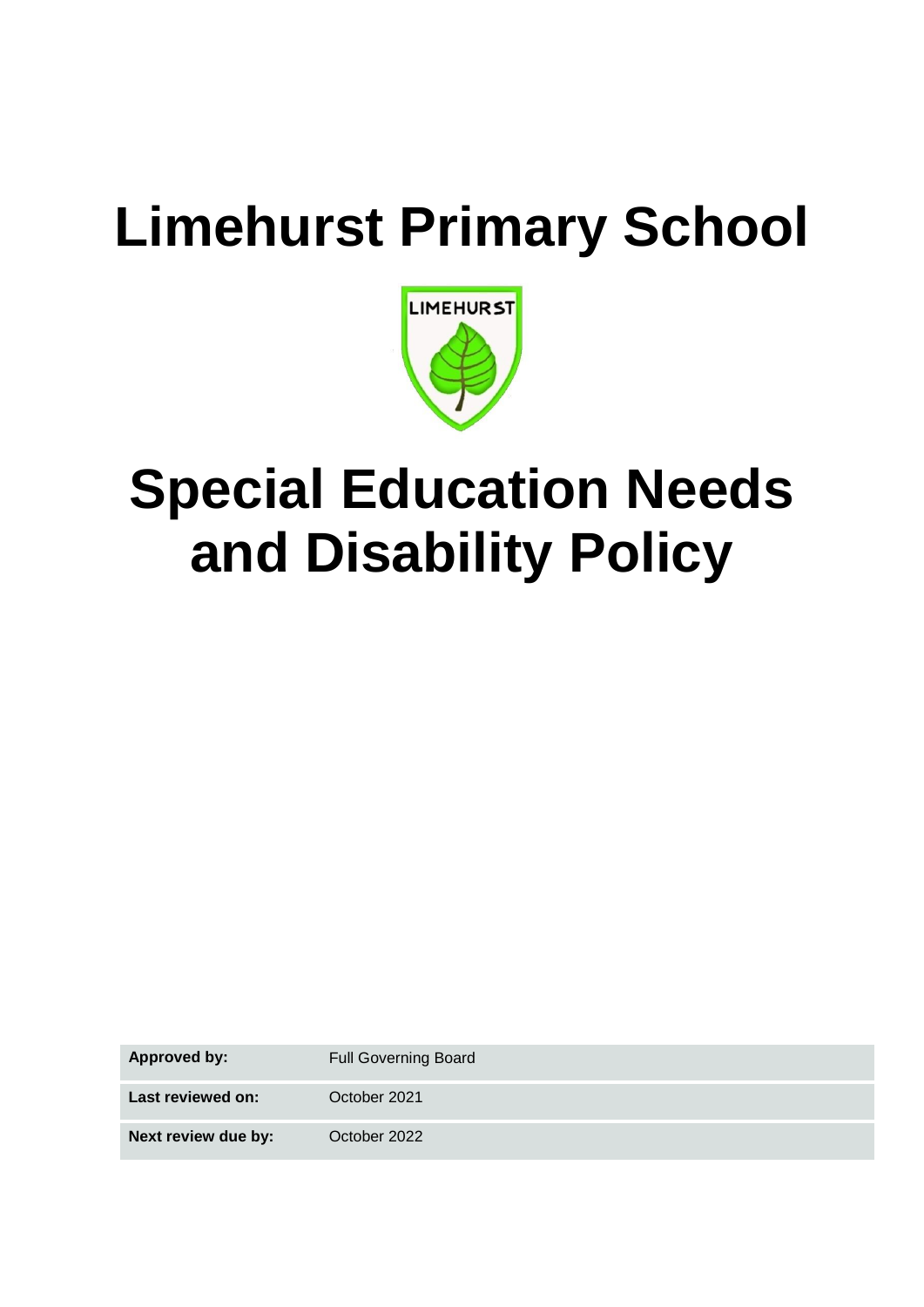## **General Aims and Objectives of the School**

- At Limehurst we aim to create an environment where children learn together to be educationally inclusive. By this we mean, one in which the teaching and learning, achievements, attitudes and well-being of every child matter.
- In order to achieve this we will actively seek to remove the barriers to learning and participation that can hinder or exclude pupils with special educational needs (SEN) so that each child has the opportunity to develop their full potential.
- We aim to provide entitlement of access to a full and balanced curriculum, including the National Curriculum and where necessary, a modified National Curriculum.
- We actively encourage the involvement of staff, pupils and parents/carers in the education of children with SEN.
- We recognise that parents hold 'key' information and have a critical role to play in their child's education. We therefore aim to include parents in the development of our Assess Plan Do Review cycle of Individual Education Plans (IEPs) by liaising closely with them through structured conversations and person centred planning meetings.

## **What are Special Education Needs and Disabilities (SEND)?**

A child or young person has SEND if they have a learning difficulty or disability which calls for special educational provision to be made for him or her.

A child of compulsory school age or a young person has a learning difficulty or disability if he or she:

- has a significantly greater difficulty in learning than the majority of others of the same age, or
- has a disability which prevents or hinders him or her from making use of facilities of a kind generally provided for others of the same age in mainstream schools.

Children must not be regarded as having a learning difficulty solely because the language or form of language of their home is different from the language in which they are taught.

At some time in their school careers, all children may have SEN for example, social and domestic problems, medical problems, undue pressure from home or school. All of these can lead to temporary or even permanent learning difficulties. At Limehurst, we believe early identification and action is the key to supporting the child.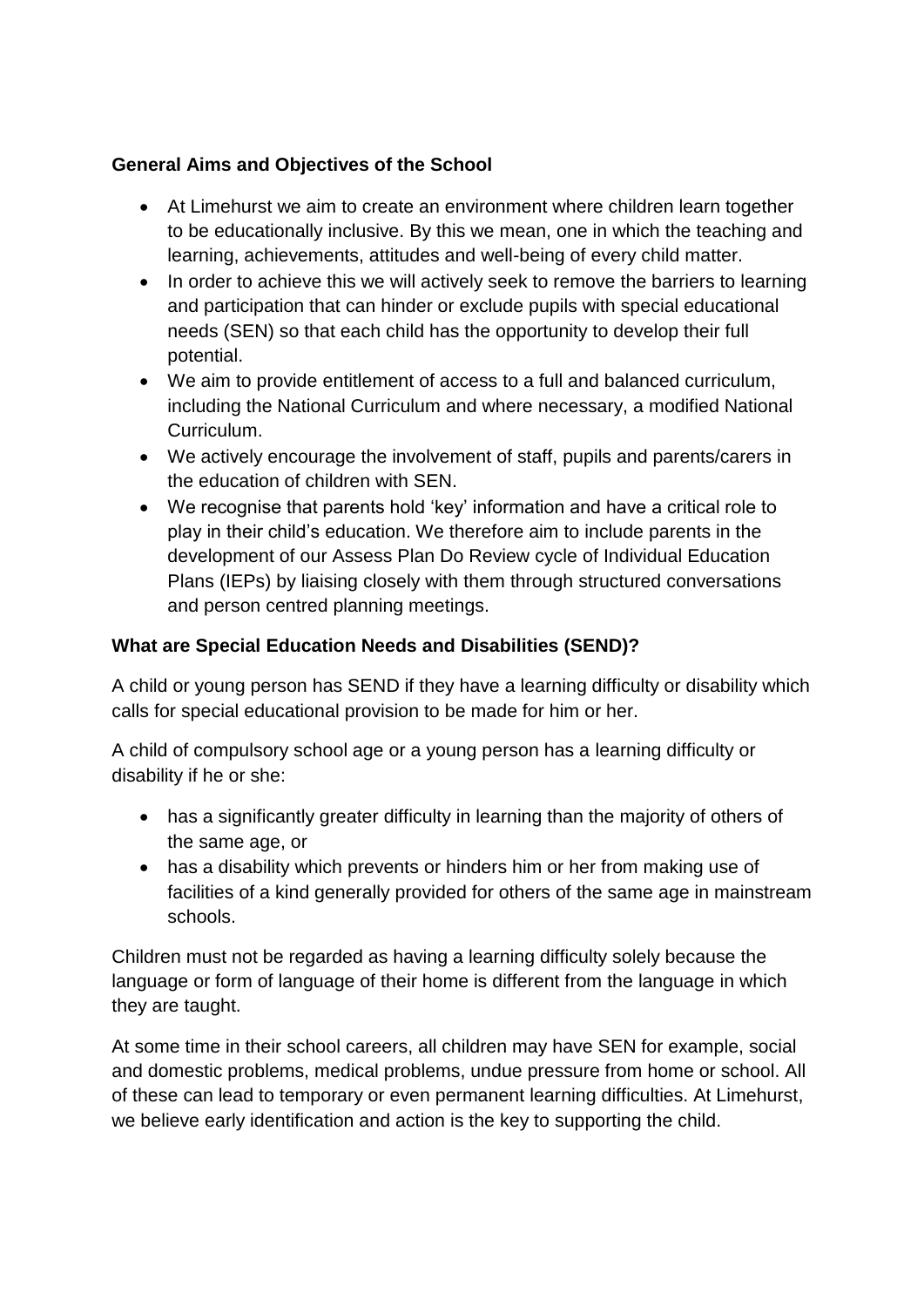There is a wide spectrum of special educational needs that are frequently interrelated, although there are also specific needs and requirements, which may fall into at least one of the four areas. Many children will have overlapping needs. The impact of these combinations on the child's ability to function, learn and succeed should be taken into account. The areas of need are:

- **Communication and interaction** (e.g. Speech and language difficulties, autistic spectrum disorders).
- **Cognition and learning** (egg. moderate, severe or profound learning difficulties characterised by low/very low attainment across the curriculum or specific learning difficulties where there is a mismatch in the child's potential and their actual performance in specific skill areas such as dyslexia or dyspraxia).
- **Social, emotional and Mental Health** (e.g. Pupils who are withdrawn or isolated, disruptive and disturbing, hyperactive and lack concentration, those with immature social skills; and those presenting challenging behaviours arising from other complex special needs).
- **Sensory and/or physical** e.g. Profound and permanent deafness or visual impairment to lesser levels of loss, which may only be temporary (glue ear), physical impairments arising from physical, neurological or metabolic causes including cerebral palsy, spina bifida etc.

## **Roles and Responsibilities**

## **SENCo**

The SENCo is Mrs Lucia Taylor. The following responsibilities for SEN apply:

- Facilitating the learning and well-being of children with a diversity of SEN
- Overseeing the day-to-day operation of the school's SEN Policy
- Co-ordinating provision for children with SEN
- Contributing to the in-service training of all staff
- Ensuring liaison with parents and other professionals in respect of children with special educational needs
- Advising and supporting other practitioners in the setting
- Ensuring that relevant background information about individual children with special educational needs is collected, recorded and updated
- Ensuring that appropriated Individual Education Plans are in place
- Commissioning and liaising with external agencies including the LEA's support, educational psychology services, health and social services and voluntary bodies
- Manage personalised learning approaches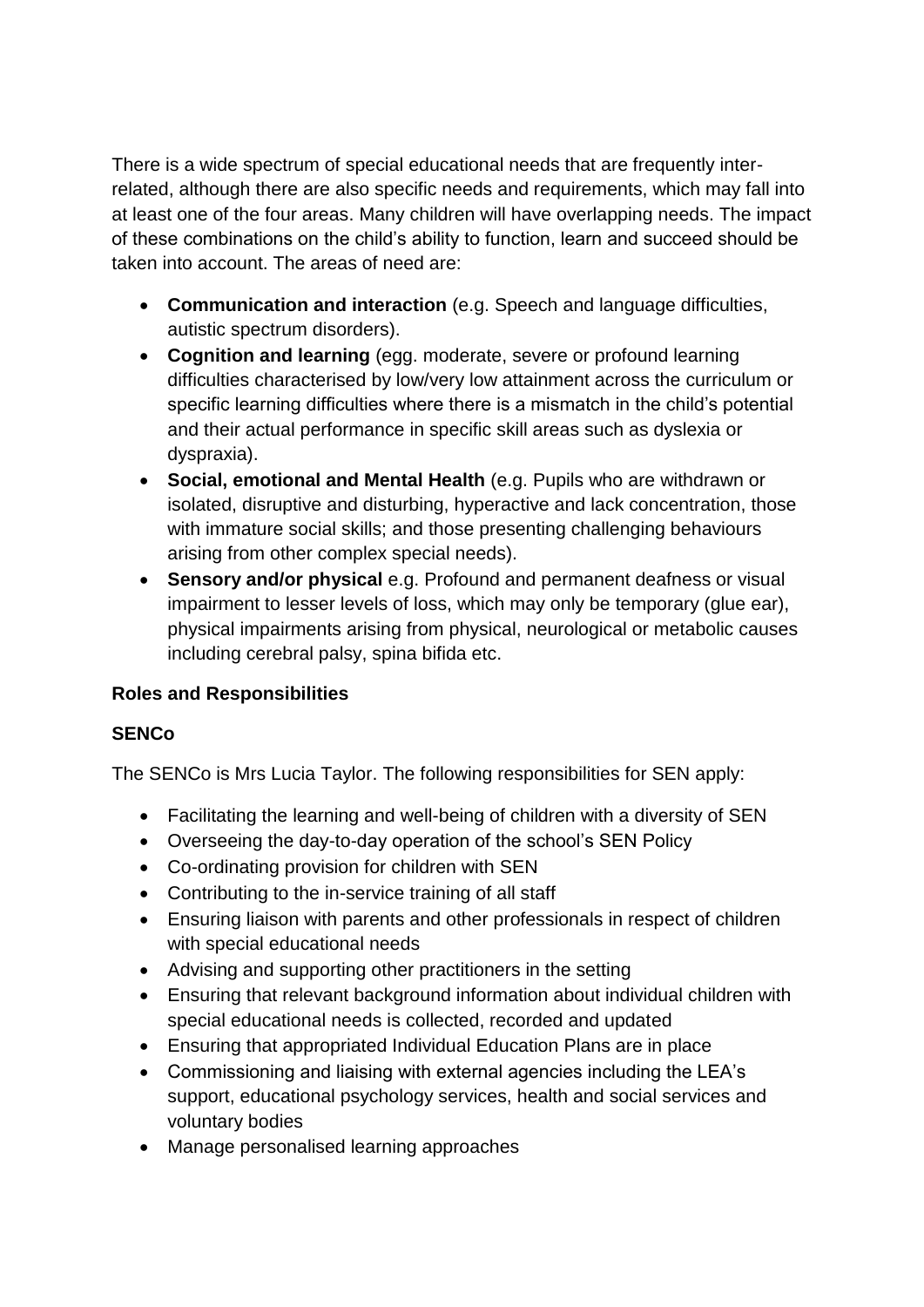## **The Head Teacher**

The Head Teacher has the day-to-day responsibility for the management of all aspects of the school's work, including provision for children with SEN. The Head Teacher should keep the governing body fully informed and also work closely with the school's SENCo.

### **Governing Body**

The Governing Body should, in co-operation with the Head Teacher, determine the school's general policy and approach to provision for children with SEN, establish the appropriate staffing and funding arrangements and maintain a general oversight of the school's work.

The Governing Body are involved in developing and monitoring the policy. They are kept up to date and knowledgeable about the provision, deployment of funding, equipment and personnel resources. The designated governor for Special Needs is Gemma Carey.

## **Class Teachers**

All pupils should have access to a broad and balanced curriculum. The National Curriculum Inclusion Statement states that teachers should set high expectations for every pupil, whatever their prior attainment. Teachers should use appropriate assessment to set targets which are deliberately ambitious. Potential areas of difficulty should be identified and addressed at the outset. Lessons should be planned to address potential areas of difficulty and to remove barriers to pupil achievement. In many cases, such planning will mean that pupils with SEN and disabilities will be able to study the full national curriculum. (Code of Practice, 2014)

All class teachers are responsible for the initial identification and assessment of SEN. The assessment process is a continuous cycle of planning, teaching and assessing and should be fourfold and focus on:

- The child's learning characteristics
- The learning environment
- The teaching style most appropriate to facilitate learning
- The task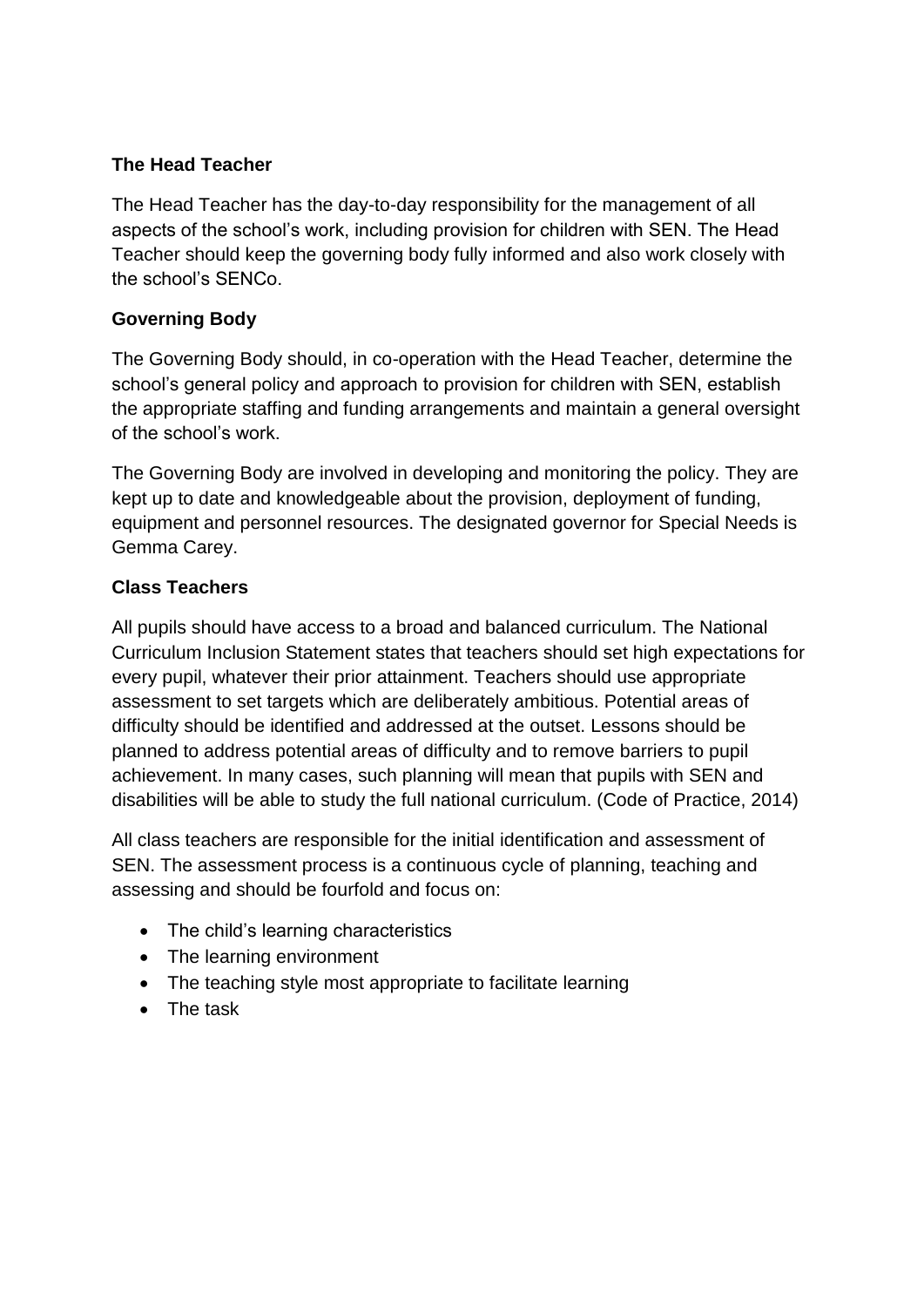## **Learning Support Assistants**

Learning support assistants play an important role in supporting the class teacher in the delivery of a differentiated curriculum that allows accessibility for all. They should be fully aware of the school's procedures for making SEN provision and monitoring and reviewing that provision in line with the guidance in the Code of Practice.

Learning support assistants can support pupils on a 1:1 basis, or in small groups as required. They can work with Speech and Language Therapist, Occupational Therapist, the Visual or Hearing Impairment Team, the Educational Psychology service. QEST or the school nurse or other medical teams as required.

#### **Parental Roles**

"The school has a duty to inform the child's parents/carer that special educational provision is being made for the child because the child has SEN" (Section 317A, Educational Act 1996).

Parents/carers will be consulted as soon as identification is made so that the curriculum can be planned for their child. Where necessary this should take place in consultation with other teachers, external support agencies and governors. Parents will be invited to the review of the APDR (Assess Plan Do Review, IEP) and given copies of all targets.

Parents hold a wealth of information about their child. Parents are welcome to share their concerns and agree the most appropriate approaches for their child. Parents have the opportunity to agree on the next steps for their child.

#### **Identification and review of pupil needs.**

We are committed to the early identification and intervention of children who may have SEN.

- The class teacher initially differentiates for any children not making satisfactory progress within their class through quality first teaching. If there continues to be concerns a 'Cause for Concern' form may be completed and the class teacher will raise the child with the SENCO in order to establish any additional or different interventions that are required over and above the class differentiated activities. At this point the child will be accessing Wave 1 interventions. Parents will be invited to meet with the class teacher to discuss the causes for concern.
- If the child's needs are greater than his or her peers within the lower ability class group a provision map is allocated and highlighted showing what additional provision that child is receiving. At this point the child will be accessing Wave 1/2 interventions and may be added to the SEN Support list.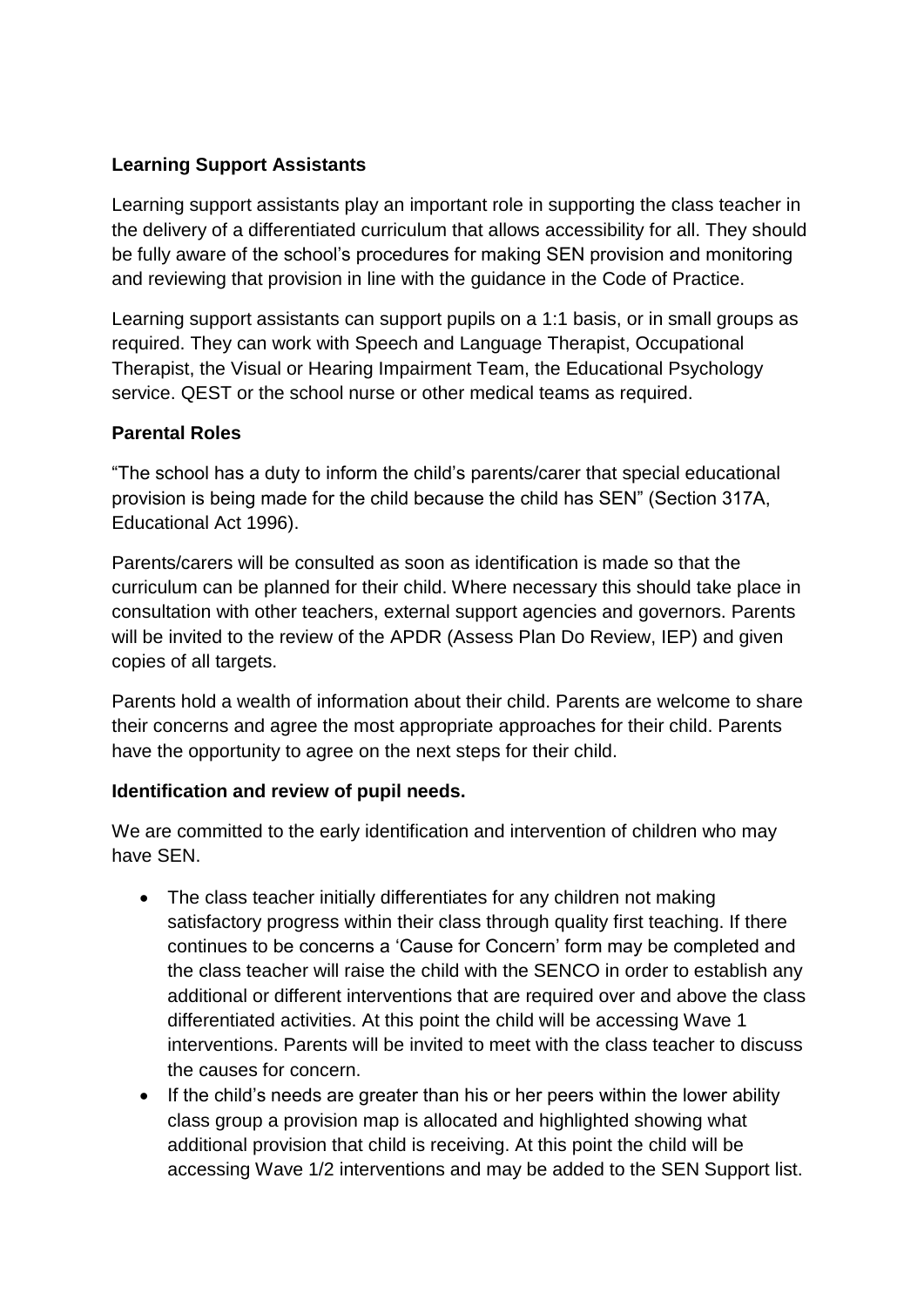Parents are kept fully informed as part of our regular parent meeting process or called in specifically to discuss their child's needs with the class teacher.

• If adequate progress is not made after a substantial period of intervention and review, the SENCO will seek advice from outside agencies.

The child will now be accessing Wave 2/3 interventions and an Assess Plan Do Review form may be deemed necessary to track progress more closely. Parents are kept fully informed at specific termly review meetings of the child's progress regarding his or her IEP targets. The child is now added to the SEN Support Register.

- If a child is not making adequate progress as shown via regular teacher assessment, SENCO may access support from QEST and/or the Educational Psychologist via traded services. Also advice and support may be required from LEA services such as, Speech and Language, Occupational therapy, School Health Advisor, Healthy Young Minds, the Visual and Hearing Impairment Teams.
- In a very few cases it may be necessary for the school to consider, in consultation with the parents and any outside agencies involved, whether a statutory assessment may be necessary. We use the LEA guidance to help make any such decisions. If, in rare cases, the child's needs are considered to be severe and complex, an Educational Health Care plan may be issued by the LEA.

#### Review:

- The SEN policy is subject to a regular cycle of monitoring evaluation and review.
- The SEN policy should also be read alongside the behaviour and motivation policy and equal opportunities policy as they are directly linked.
- The SENCO ensures that all appropriate records are kept and available when needed. These are always available for parents/carers to see and can be a source of invaluable information for teachers in other classes/the next school/further educational establishments and LEA and SEN services.
- Progress is continually monitored using a range of assessments including:
- Termly 'Progress Review' meetings between Class teachers and the Head Teacher/Senior Leader, early year's profiles, observations, short term planning assessment, and assessment based on current and predicted National Curriculum level descriptors, and PIVATS (which is being updated and replaced)

All information gained is used to support planning in order to aid progress.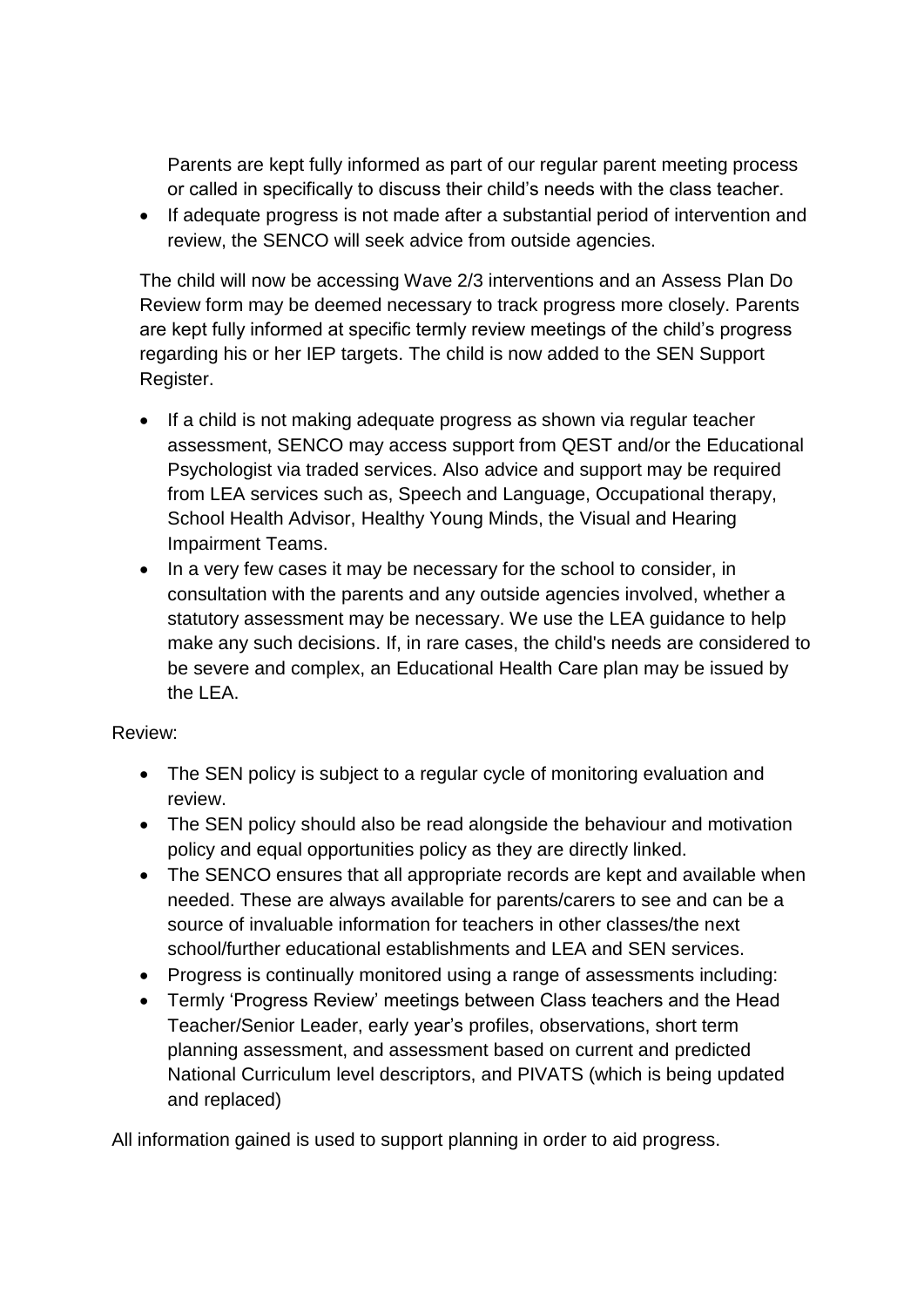## **Arrangements for Co-ordinating SEN Provision**

### **Provision at SEN Support**

- The teacher will develop an Assess Plan Do Review (IEP) in consultation with the pupil and parents/carer, setting short-term targets. The SENCO may be involved in the event that previous IEP's led by the teacher have not resulted in adequate progress.
- The APDR's will include the teaching/behaviour management strategies to be used, the provision to be put in place, when the plan is to be reviewed and success and/or exit criteria.
- Only what is extra and/or different to the usual classroom teaching arrangements will be recorded.
- APDRs (IEPs) will be reviewed termly.
- If the child does not make adequate progress at SEN Support, evidence is presented to external agencies with the agreement of the staff and parents. External agencies will then decide whether to become involved depending on the weight of the evidence presented.
- If after this stage adequate process is not made, then school will start collating information to support an application for an EHC plan.

## **Statutory Assessment**

If progress remains inadequate under the provision at SEN Support, the parents/carers/school may request that the LEA begin statutory assessment. Such assessment may lead to the LEA providing an EHC plan.

#### **Provision for EHC Plan**

- Children with an EHC plan will receive support as outlined in their Education Health Care Plan. This is no longer a set format as to how the child will be supported e.g. x number of LSA hours.
- The SENCo will draw up an IEP with targets in consultation with school staff, pupil, parents/carers and advice givers, Educational Psychologist and when necessary a representative from the LEA.
- IEPs will be reviewed twice annually with parents, school staff and advice givers.
- There will be an annual review once a year to which pupils, parents/carers, school staff and advice givers will be invited. Written evidence will be sought well in advance and circulated to all those invited two weeks before the annual review.
- Annual reviews for transition to Year 7 will initially be discussed in Year 5, where someone from the authority will usually attend. There will be a further review to be held in the autumn term of Year 6 to enable the preparation of a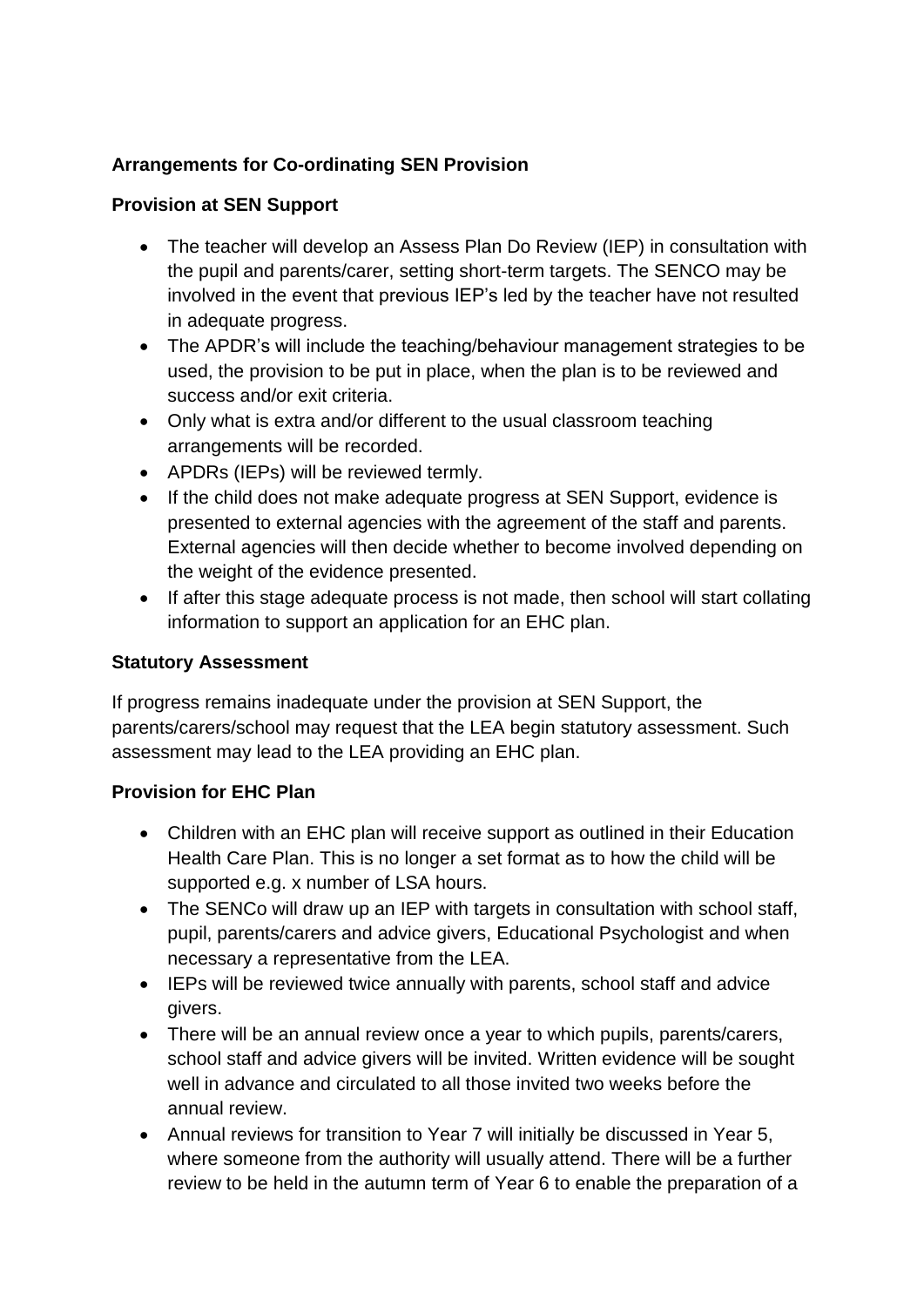smooth transition plan. Close liaison and visits with the Secondary School SENCO will be maintained throughout the spring and summer term.

### **Admissions**

Children with SEN are admitted into school in accordance with the whole school admissions policy. This is in line with the LEA guidelines. The admissions policy operates a fair system where no child regardless of Special Educational Need, race, gender, ethnicity and background can be refused a place.

## **Specialist SEN Provision**

The school has experience in supporting children with a variety of needs. School will seek appropriate support for pupils who need specialist advice where needed.

## **Facilities for vulnerable pupils, those with SEN or who are disabled.**

Limehurst School is split over two floors. There is easy access through all of the doors both inside and outside, for children with mobility or visual problems. An annual Risk Assessment is carried out to meet the needs of children with visual impairment. There is a lift for children with mobility problems. There is a disabled toilet in the foyer, the nursery and the porta cabin. Risk assessment and emergency evacuation training was updated during the week commencing 16<sup>th</sup> December 19 alongside Fire Warden Training. We have 4 members of staff trained in emergency evacuation procedures and a team of 12 Fire Marshals to ensure all areas of the school are covered.

## **Allocation of resources for vulnerable pupils, those with SEN or who are disabled**.

- A proportion of our budget is allocated for resources, which include identified materials for use to support children who need additional or different activities.
- The provision of additional support is made as appropriate from the delegated SEN budget.
- Individual identified needs are also funded via the main school budget.
- Resources are developed and purchased according to SEN pupils' identified needs either by School or external agencies recommendations.
- Whole school interventions detailed in the SEN provision map.

#### **Support for improving emotional and social development**

We provide support for pupils to improve their emotional and social development in the following ways:

Pupils with SEN are encouraged to be part of the school council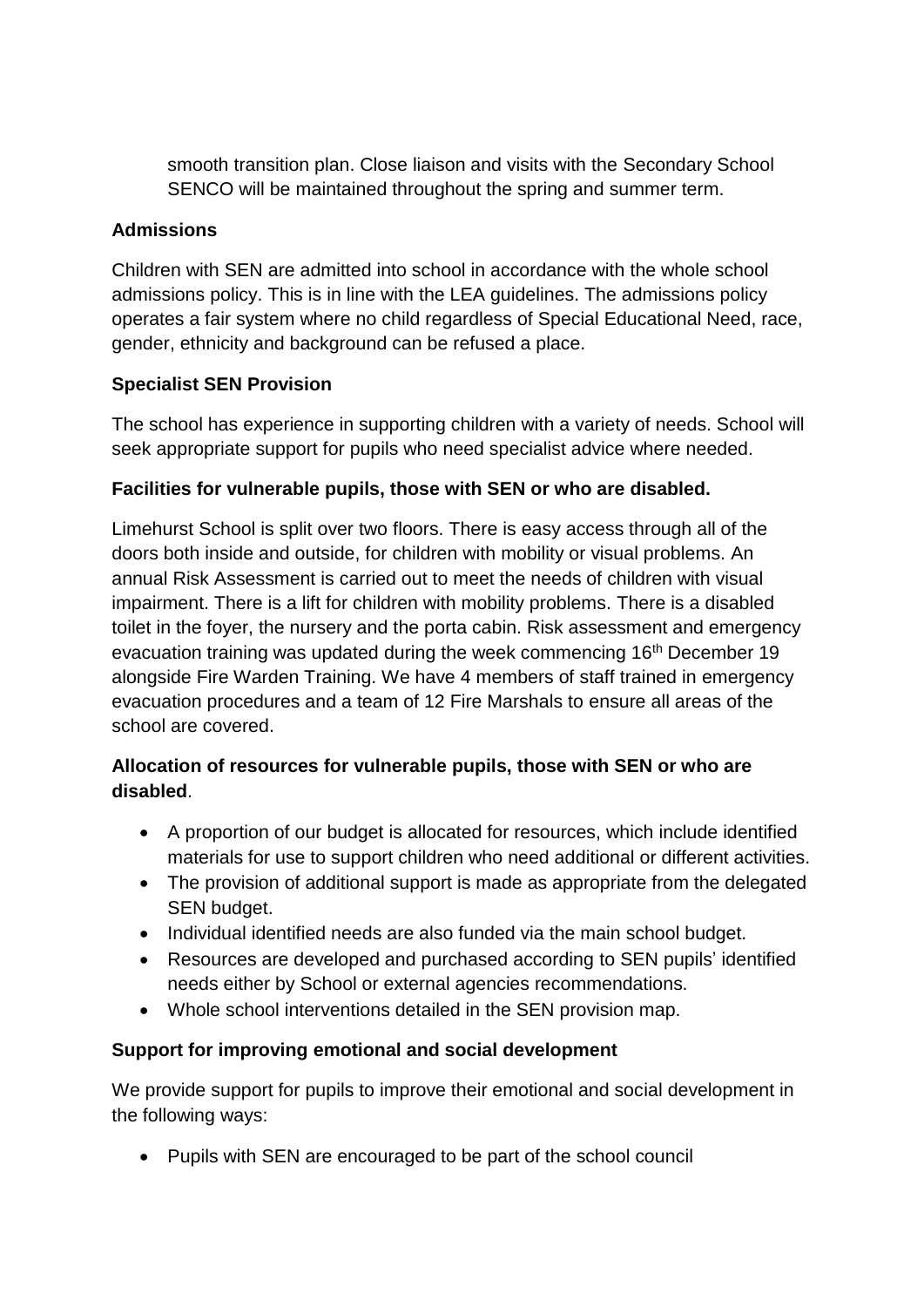- Pupils with SEN are also encouraged to be part of a range of after school clubs and activities to promote teamwork/building friendships etc.
- We have a zero tolerance approach to bullying

### **Access to the curriculum, information and associated services.**

All class teachers, the SENCO and SEN support staff carry out an ongoing process of assessment, planning and review that recognises each child's strengths as well as areas for improvement. A rigorous tracking system is in place to identify children who are not making the required level of progress. Strategies which are used to enable access for all children to the National Curriculum are:

- Differentiation of the curriculum to match tasks to ability.
- Grouping of children according to ability for literacy and numeracy to ensure that tasks are suitably matched to ability.
- Use of a range of teaching styles which recognise the individual learning styles of the children in the class.
- Use of LSAs to provide additional support within literacy and numeracy lessons.
- Small withdrawal group and 1:1 teaching by the SEN staff.
- Accessibility to resources to support pupils with sensory or physical difficulties.
- Alternative means of accessing the curriculum through ICT, and use of specialist equipment.
- Peer group support through mixed ability grouping, paired reading and "buddy" systems.
- Use of positive behaviour modification strategies within the classroom and as part of the whole school Behaviour Policy.
- Use of SEAL (Social and Emotional Aspects of Learning) programmes throughout the school.
- Access to extra-curricular clubs, and to the social life of the school.

## **Access to information**

Information about the school and its various activities can be provided in a range of formats, on request, for pupils and prospective pupils who may have problems accessing it in written form e.g. by reading aloud, large print etc.

Information about the school is available to all on the school's own website. Please see the School Information Report to look at what is on offer at Limehurst.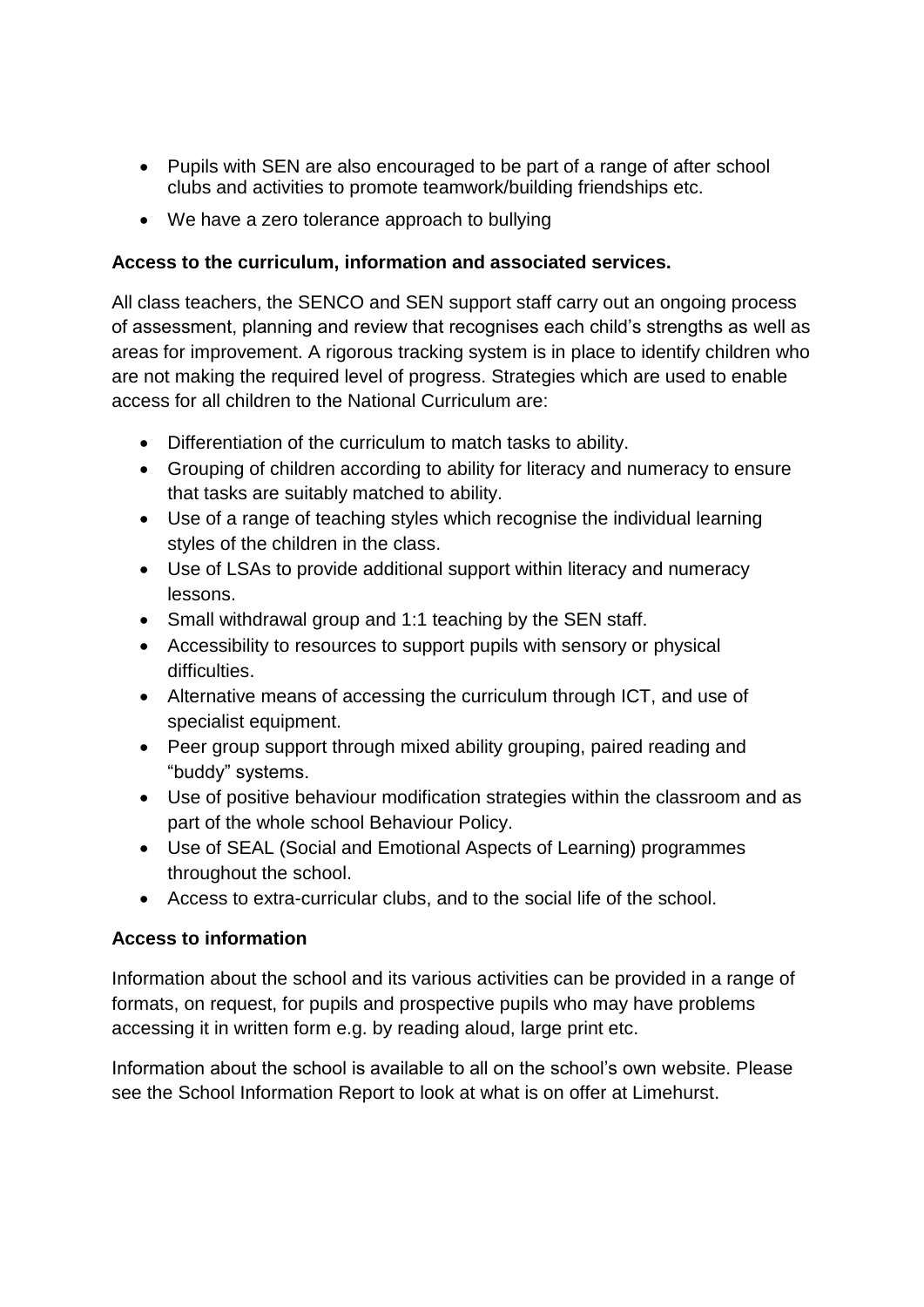## **Inclusion of vulnerable pupils, those with SEN or who are disabled.**

We strive to create a sense of community and belonging for all our pupils. We have an inclusive ethos with high expectations and suitable targets, a broad and balanced curriculum for all children and systems for early identification of barriers to learning and participation.

## **Evaluating the success of the provision.**

Evaluation procedures:

- The governing body will, on an annual basis, consider and report on the effectiveness of the work and if any amendments to the SEN Policy need to be made.
- The SENCO and SLT monitor classroom practice/analyse pupil tracking data and test results/identify value added data for pupils with SEN.
- SEN is part of our school self-evaluation arrangements.
- The policy is the subject of on-going review by the SENCo, the teaching and support staff. It is a termly agenda item on the full governors' meeting and there will be an annual report with governors. The named SEN Governor is presently Gemma Carey.

#### **Complaints Procedure**

Complaints about the provision or organisation of SEN will be dealt with through the procedures outlined in the whole school complaints policy available from Mr Roberts, the Head Teacher. Limehurst adopted the Oldham LEA guidelines for this. Parents/carers are made aware of the Parent Pupil Service run by Oldham LEA.

#### **In-service Training**

In-service training in Special Educational Needs is identified and linked to the School Development Plan.

#### **Professional development for staff:**

We have regular staff meetings where SEN is on the agenda. We also have training and development for all staff at regular intervals in the year.

- Staff are also kept up to date with information and new legislation.
- The SENCOs attends relevant training and disseminates the details to all the staff as is appropriate or individuals can access training that is necessary for their professional development.
- There is an induction procedure for NQT's and new staff into the school's policy and procedures for SEN.
- The SENCO has completed the National SENCo Qualification.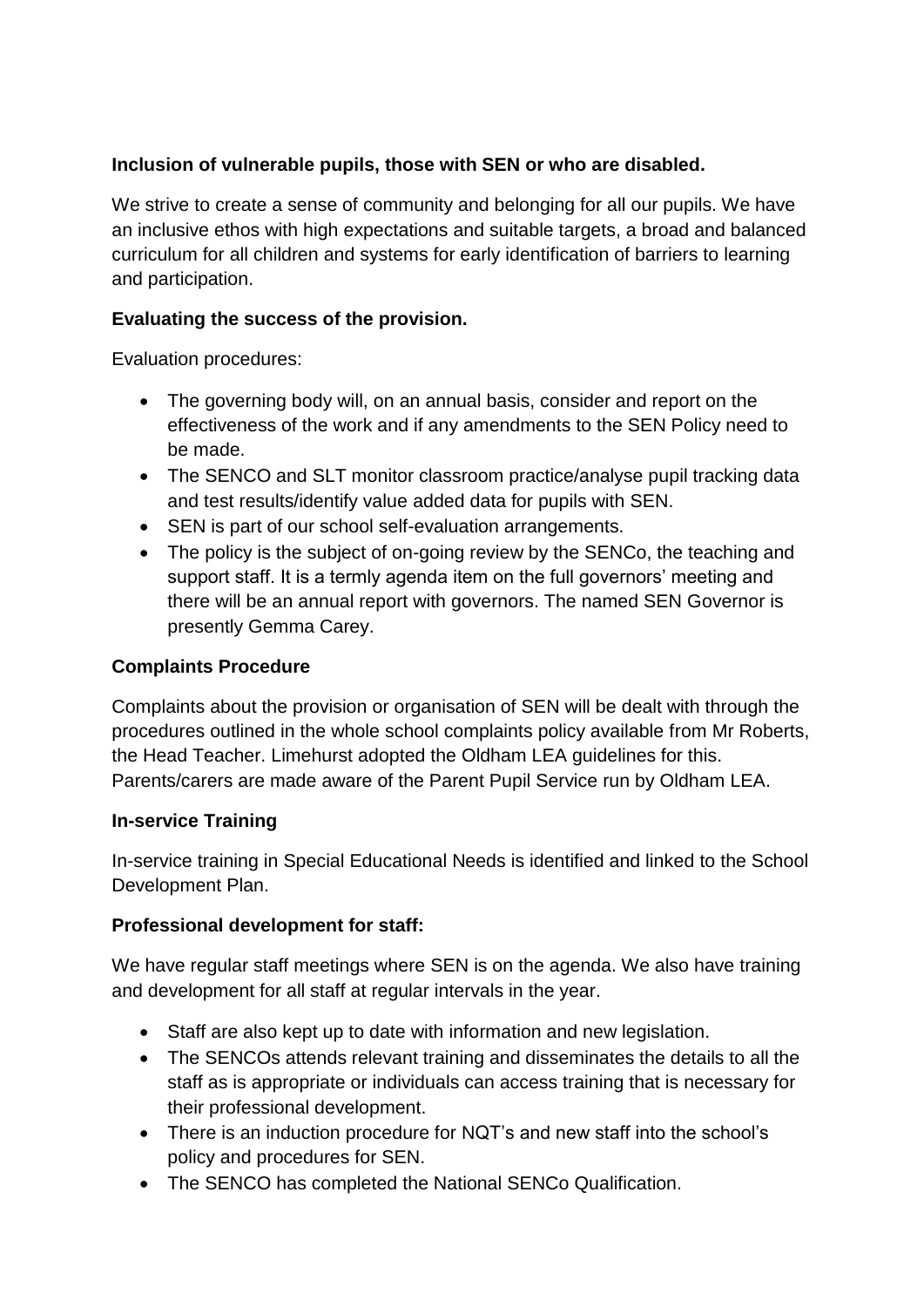## **Links with Support Services**

- Advice and support from outside agencies is available if requested by the school.
- We believe that effective action on behalf of children with SEN depends upon close co-operation between the school and other professionals, e.g. the LEA, SEN support services, health services, social services, etc.

## **Links with other agencies**:

- The school is committed to involving parents/carers whenever it is practically possible.
- Records of all children are sent to the receiving educational establishment for their attention. The SENCO and year 6 teachers endeavour to discuss with receiving staff any children identified as needing additional or different provision to enable continuity of support.

## **Partnership with parents**

- Parents/carers are notified early if we have any concerns and there is always a willingness to listen to issues brought forward for discussion.
- We share information with parents/carers in informal conversations and individual meetings as well as keeping a chronology of meetings and documentation.
- Parents/carers are invited to review meetings to discuss progress and to be involved in setting targets with appropriate intervention strategies to help the child both in school and at home.
- Review meetings will be held termly. There are three parents' evenings at which APDR targets can be discussed along with academic progress. Children with an EHC Plan will have a specific person centred review meeting during each term, one of which will be their Annual Review meeting.
- Parents/carers are encouraged to use the Parent Partnership Service, SENDIASS Information, Advice and Support Service or POINT for support and advice or to bring an appropriate relative/friend to meetings if they wish to do so.
- We promote a culture of co-operation between parents, schools, LEAs and others. This is important in enabling anyone with SEN to achieve their full potential.
- We respect the differing perspectives of all parties concerned with children with SEN and seek constructive ways of reconciling different viewpoints.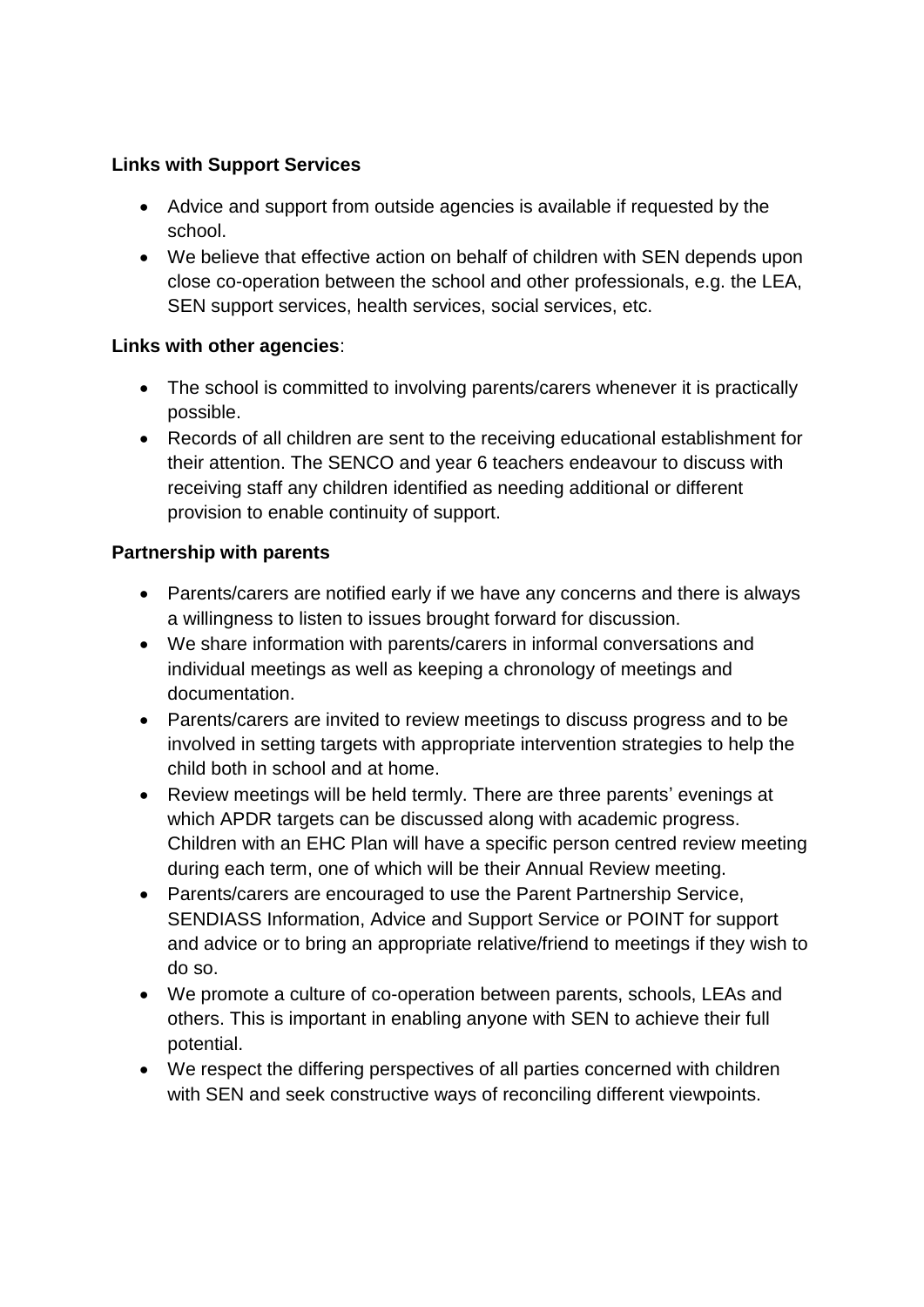## **Pupil participation:**

- Children, who are capable of forming views, have a right to receive and make known information, to express an opinion, and to have that opinion taken into account in any matters affecting them. The views of the children in school are given due weight according to their age, maturity and capability.
- Pupils participate where possible, in all the decision making processes, including setting targets and contributing to their APDRs, discussing their choices, assessment of needs and in the review procedures.
- We encourage pupils to participate in their learning by individual target setting and increased awareness of their individual learning styles.

#### **Transfer arrangements: between schools, key stages and classes**

We have procedures in place to ensure that transfer arrangements take place with ease and are perceived in a positive light, by all our pupils. We encourage liaison between staff and ensure records contribute to the future planning for the benefit of the pupils.

#### **Links with Other Schools and Agencies**

We welcome collaboration between our school and other schools and external agencies. We work in partnership with a range of external agencies e.g. LEA, Health, Social Services, QEST, Speech and Language Therapists and Educational Psychologists, Visual and Hearing Impaired Services etc. We follow LEA guidelines for transition of pupils from Year 6 to Year 7. The SENCo regularly attends collaborative meetings with other local schools.

#### **Contact details of support services for parents of pupils with SEN**

Parents who have a concern regarding their child should speak to their child's class teacher in the first instance. If necessary a meeting will be arranged with Mrs Taylor to discuss their concerns.

Parents can seek advice and support from Point which is run by parents on offers advice, support and links to other services.

• POINT can be contacted at Chadderton Court, 451 Middleton Rd, Chadderton, Oldham OL9 9LB 0161 503 1547 admin@point-send.co.uk

Limehurst School is part of the Oldham Local Offer. Our school local offer can be found on the school WEBSITE under SEND information. There is also information about the Oldham Local Offer on the school website.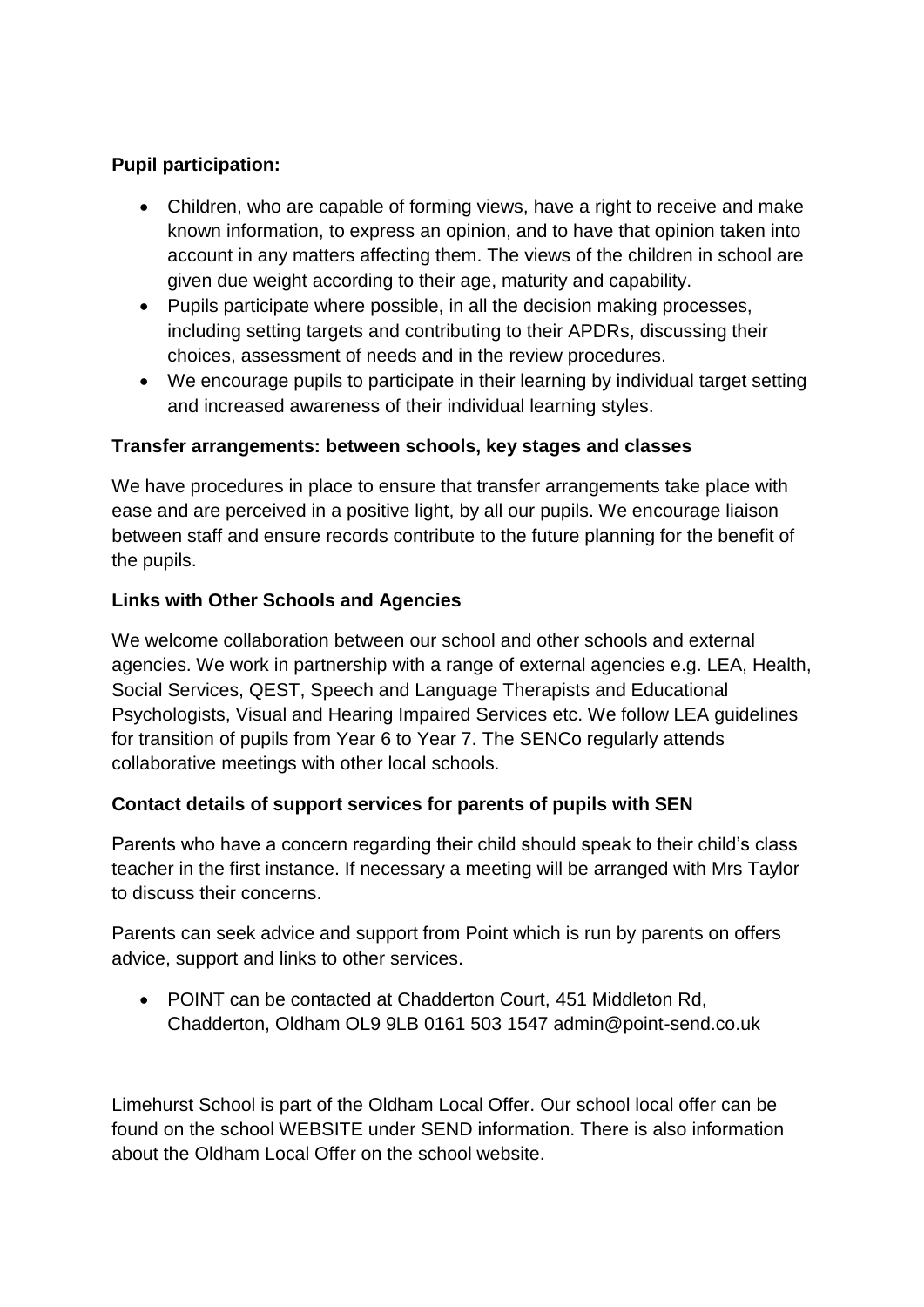### **Equality Impact Assessment**

Under the Equality Act 2010 we have a duty not to discriminate against people on the basis of their age, disability, gender, gender identity, pregnancy or maternity, race, religion or belief and sexual orientation. This Policy has been equality impacted.

### **GDPR**

Any personal information which is shared with school will be treated confidentially and processed in accordance with the UK Data Protection Act 2018 and GDPR guidance.

## **Covid 19**

During the COVID 19 pandemic the majority of children have been learning through on-line platforms or hard copy materials provided by class teachers. Differentiated work has been provided and support has been available through class teachers and the SENCo.

If there is no member of staff on site staff and parents/carers have contact e-mails for class teachers, the SENCo and senior leaders to support with learning issues.

The same professional approach will be used in on-line teaching as would be used in a classroom situation. Safe practice will be modelled at all times. Staff should use school devices, whenever possible, and contact pupils using the school email address.

Children with an EHC Plan are in the vulnerable group outlined by the Government. Parents are best placed, with the support of school and social workers, where appropriate, to decide whether they will continue to attend school. Support will be offered at home through regular welfare calls from the SENCo and Key Stage Leads to ensure children have the best outcomes. Additional support will be available on the return to school. Weekly risk assessments will be carried out to ensure children continue to have their needs met.